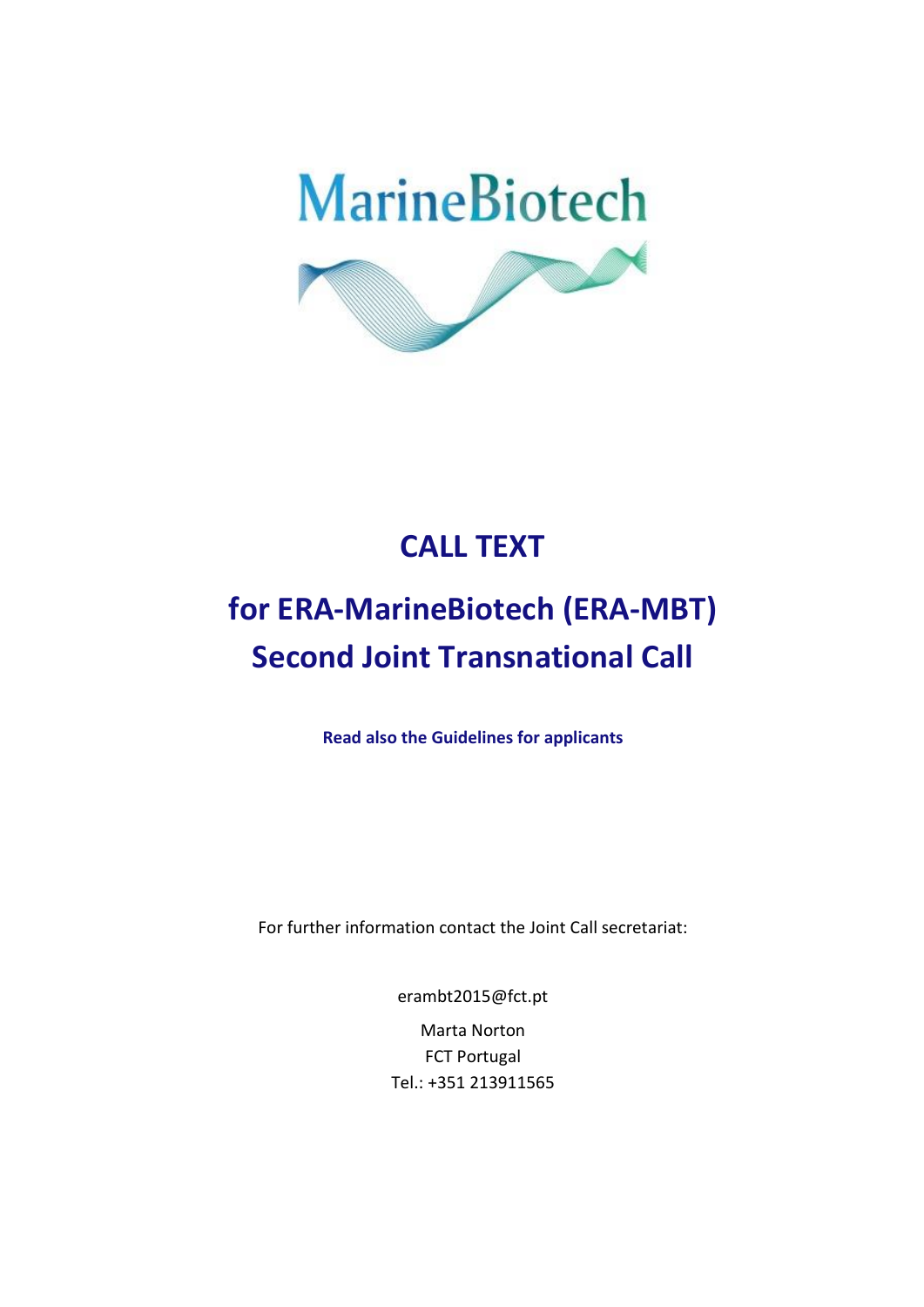

## **Second transnational call for research projects within ERA-MarineBiotech**

### *"Biodiscovery - Bioactive molecules from the marine environment"*

### *1. Motivation*

ERA-MarineBiotech (ERA-MBT) recognises that Europe's marine ecosystems and organisms are largely unexplored, understudied and underutilized, in spite of Europe's access to an extensive and diverse set of marine ecosystems, supporting enormous marine biodiversity. This resource, through the coordinated application of biotechnology, has the potential to provide a **major contribution** towards addressing some of the most pressing **societal challenges** including environmental degradation, human health and delivering sustainable supplies of food, energy and other commodities amongst others, regarded as the Grand Challenges for our future.

The main objectives of ERA-MBT are to:

- stimulate trans-European development of marine biotechnology research, innovation and enterprise activity
- build communities and capacity considering the maritime regions' different perspectives and potential
- deliver a lasting network to fund and support marine biotechnology

ERA-MBT is a four-year programme funded under the European Commission ERA-NET scheme's 7<sup>th</sup> Framework Programme (Grant Agreement Number 604814, December 2013 - November 2017). The partnership consists of 19 funding organisations or representatives from 14 countries. The ERA-NET intends to launch at least three calls during the programme period. The first call was launched in 2014 under the topic "The development of biorefinery processes for marine biomaterials."

The present document announces the second ERA-MBT joint transnational call which aims **to coordinate European funding for marine biotechnology research, development and innovation**. The main purpose of the call is to stimulate joint European research and development activities in marine biotechnology. Transnational research consortia from academia, research institutes and industry are invited to submit proposals in a one-step procedure with the submission deadline by **March 16, 2016**. Funding will be granted for a maximum of three years according to national regulations. Projects are expected to start by the end 2016/beginning 2017.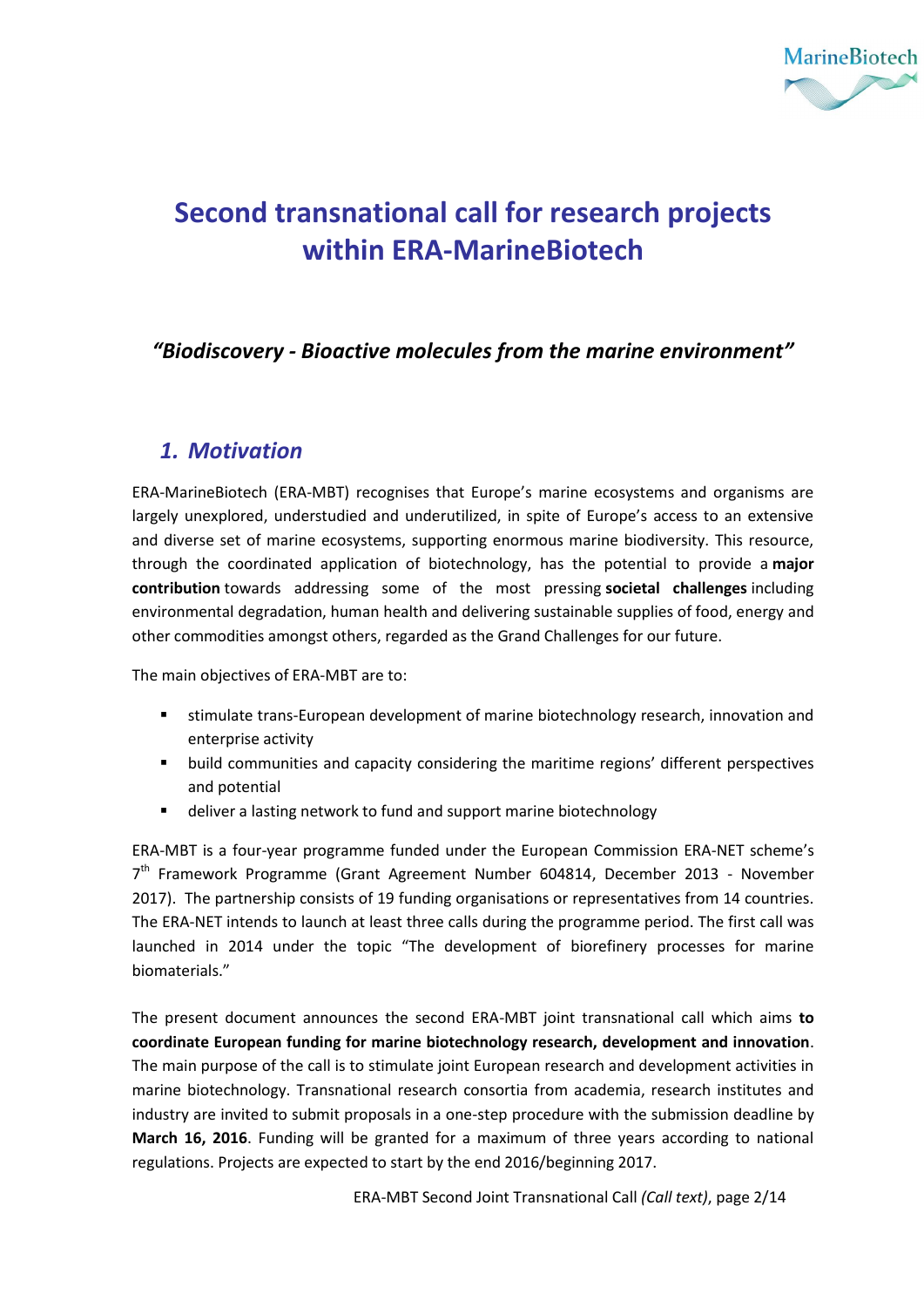

### *2. Aim of the call*

#### *2.1.* **Background**

The biodiscovery process exploits the diversity of organisms found in marine environments in ways which enable new materials and/or processes to be identified. Typically the process involves a series of steps spanning from the collection of materials to the refinement of materials with bioactive and other useful properties. There are many known uses for marine origin bioactive materials, including as components in pharmaceuticals, nutraceuticals, functional foods and ingredients, nutritional supplements, cosmeceuticals, cosmetics and personal care products, horticultural stimulants, animal feed, biomaterials, and as a source of enzymes with potential in bioremediation and bioprocessing.

By exploring the bioactivity in organisms from the oceans, including those from fishery and aquaculture activity, or materials which result from the processing of marine organisms, opportunity exists to further explore their potential, to provide compounds that offer chemical diversity and biological potency of value in meeting the needs of society.

#### *2.2.* **General scope**

In seeking to identify bioactive compounds with potential applications, applicants are required to focus their research on biological materials obtained from one or more of the following sources: culture collections, biobanks and repositories that are held within institutions/companies; from fishery or aquaculture activity; marine biomass processing by-products and waste fractions; and biological materials collected from the foreshore (coastal areas between the limits of low and high water).

#### *2.3.* **Focus of the call**

Applicants are required to restrict their research to the identification of bioactive compounds and other useful properties that offer commercial potential and which are derived from available materials as described above.

Applications may include any type of marine biomass as the source from which to extract and characterise bioactive materials for use as the basis for commercial products or processes.

Applications are required to demonstrate a significant biotechnology component in the planned research, using elements of the marine biotechnology "toolbox" or research which contributes to the development of new generic tools and/or methods relevant to marine biotechnology.

Applications are required to focus on activities that fit within one or more of the Technology Readiness Levels (TRL) 1 to 5 (see definition below) and clearly show an applied aspect.

ERA-MBT Second Joint Transnational Call *(Call text)*, page 3/14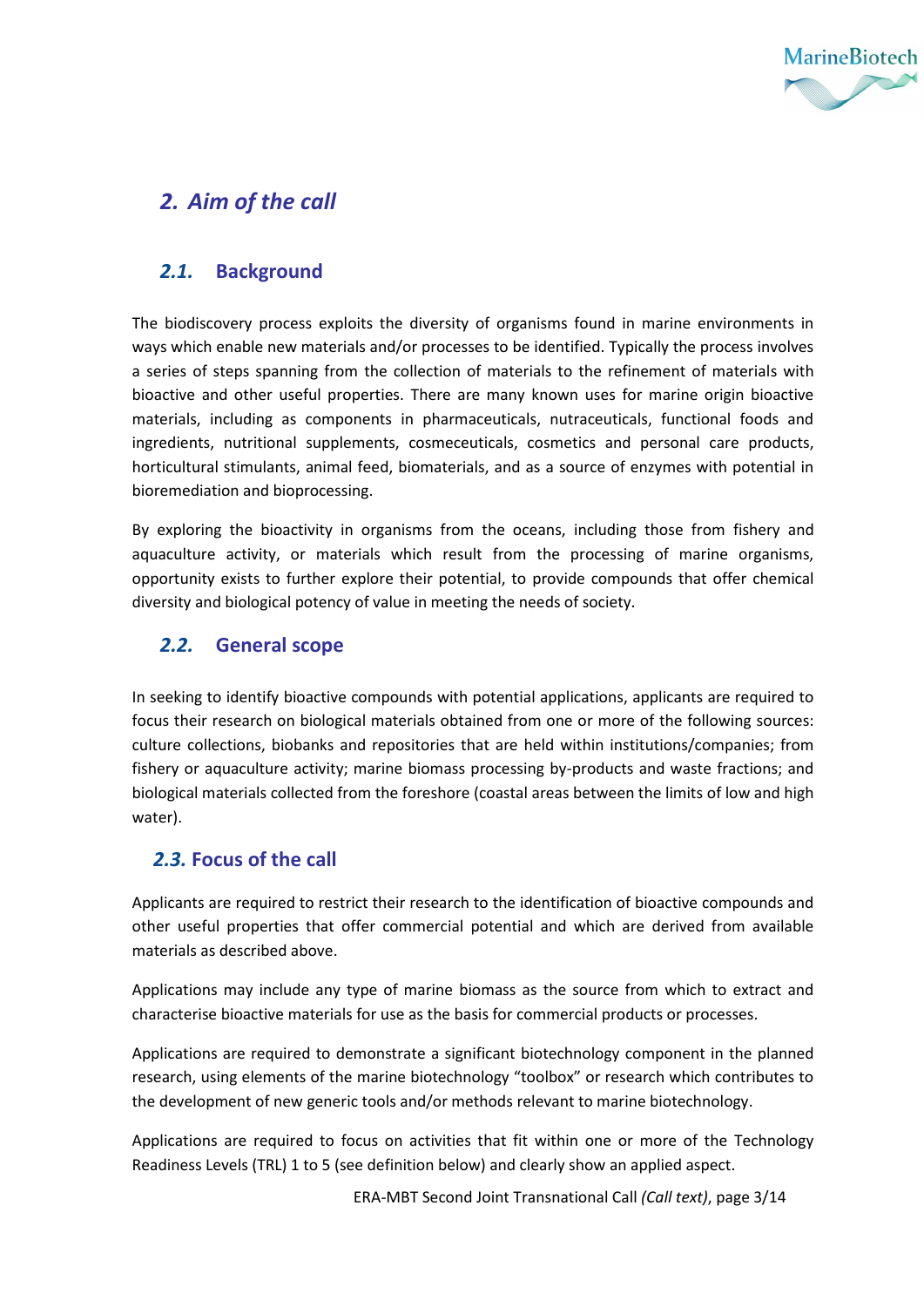

Applications must demonstrate how the research supports the development and realisation of the "Low hanging fruits" such as food, feed, cosmetics, cosmeceuticals, food ingredients, nutraceuticals, agricultural/ horticultural products, bioremediation tools, among others. In doing so, the application should clearly describe the processes to enable commercialisation within approximately 5 years following the completion of the project.

Where relevant, applications need to demonstrate that the use of biological materials is in line with national and EU regulations related to the Nagoya protocol on access and benefit sharing, and address the legal aspects involved. Compliance with other, relevant national regulations must also be shown if any.

As well as describing the technical, economic and legal aspects of the project, proposals should describe their social and environmental impact.

**Technology readiness levels (TRL)** *Annex G European Commission Decision C (2014)4995 of 22 July 2014 [\(https://ec.europa.eu/research/participants/portal/doc/call/h2020/common/1617621](https://ec.europa.eu/research/participants/portal/doc/call/h2020/common/1617621-part_19_general_annexes_v.2.0_en.pdf) [part\\_19\\_general\\_annexes\\_v.2.0\\_en.pdf\)](https://ec.europa.eu/research/participants/portal/doc/call/h2020/common/1617621-part_19_general_annexes_v.2.0_en.pdf)*

\_\_\_\_\_\_\_\_\_\_\_\_\_\_\_\_\_\_\_\_\_\_\_\_\_\_\_\_\_\_\_\_\_\_\_\_\_\_\_\_\_\_\_\_\_\_\_\_\_\_\_\_\_\_\_\_\_\_\_\_\_\_\_\_\_\_\_\_\_\_\_\_

Where a topic description refers to a TRL, the following definitions apply, unless otherwise specified:

TRL 1 – basic principles observed

TRL 2 – technology concept formulated

TRL 3 – experimental proof of concept

TRL 4 – technology validated in lab

TRL 5 – technology validated in relevant environment (industrially relevant environment in the case of key bling technologies)

TRL 6 – technology demonstrated in relevant environment (industrially relevant environment in the case of key enabling technologies)

TRL 7 – system prototype demonstration in operational environment

TRL 8 – system complete and qualified

TRL 9 – actual system proven in operational environment (competitive manufacturing in the case of key enabling technologies; or in space)

ERA-MBT Second Joint Transnational Call *(Call text)*, page 4/14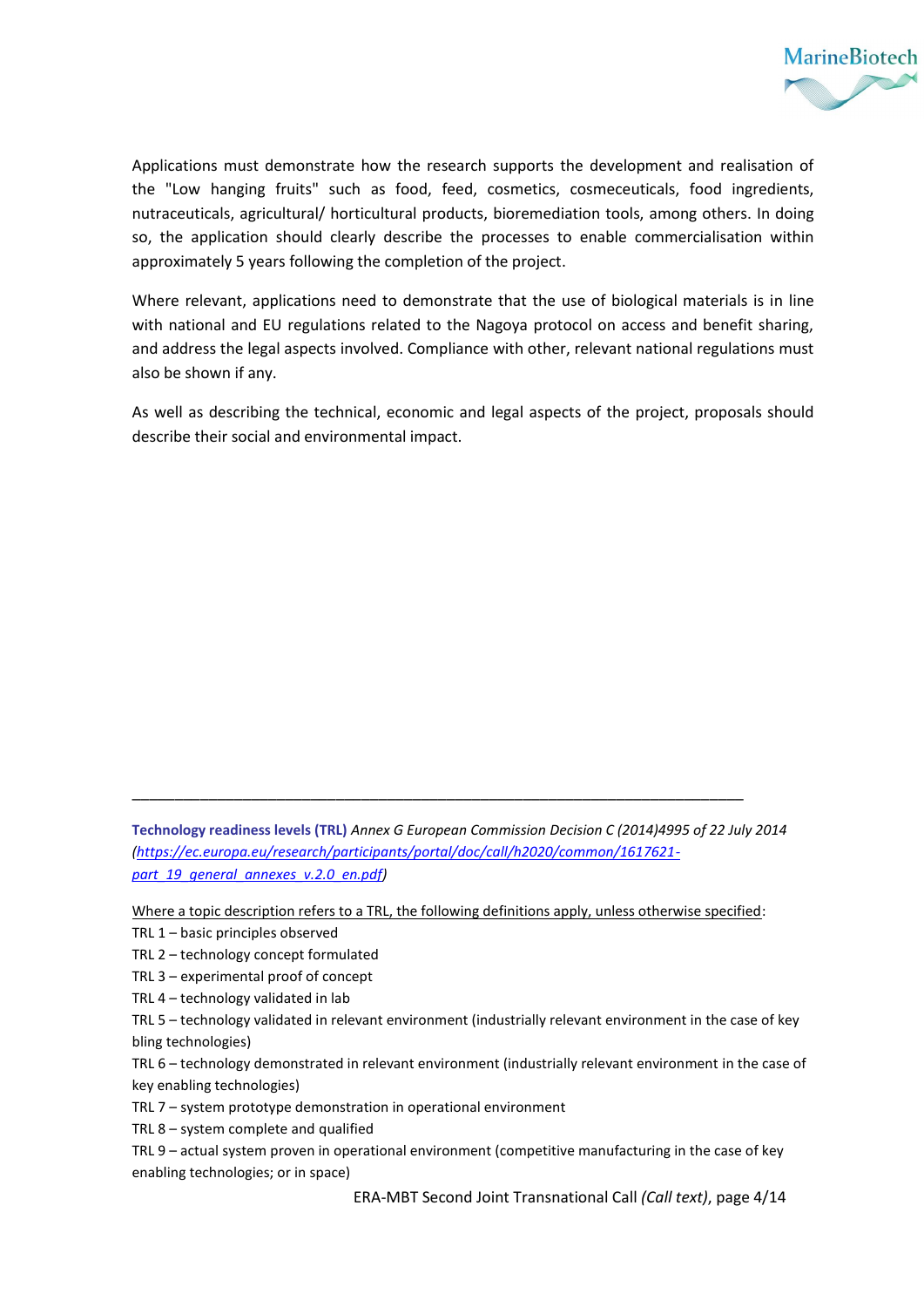

#### *2.4.* **Exclusions**

The call **excludes** the following activities:

- Clinical or human intervention trials.
- Bio-banking and related activities (biodiversity sampling, creation of databases, taxonomy, etc.), as the main focus.
- Large scale bio refining processes and processes that involve handling of large volumes of biomass for the production of goods.
- Projects which include synthetic- or systems biology approaches as their main focus.

The call **excludes** the costs associated with:

- The collection of materials from the high-seas, from the seabed or within seabed sediments or underlying geological features.
- The collection or the access to any other material that is generally freely available, with the exception of samples purchased from biobanks or culture collections.

#### **The applications should fit:**

1. To the specific national/regional eligibility criteria, meaning, to the funding organisations regulations (**see ANNEX II**). In order to find out whether a project is eligible in the respective country/region it **is strongly recommended to contact the respective funding agency** (see contacts in the ANNEX I) before submitting a proposal.

*Note that some topics may not be fundable by some funding organizations. Consult carefully the specific national regulations in ANNEX II.*

**2.** Additionally, all applications should fit to the ERA-MBT eligibility criteria, as described in the **Guidelines for Applicants**, which includes the **fitting to the aims of the call.** 

**Proposals not meeting the national regulations and/or the ERA-MBT eligibility criteria will be rejected before the evaluation phase.**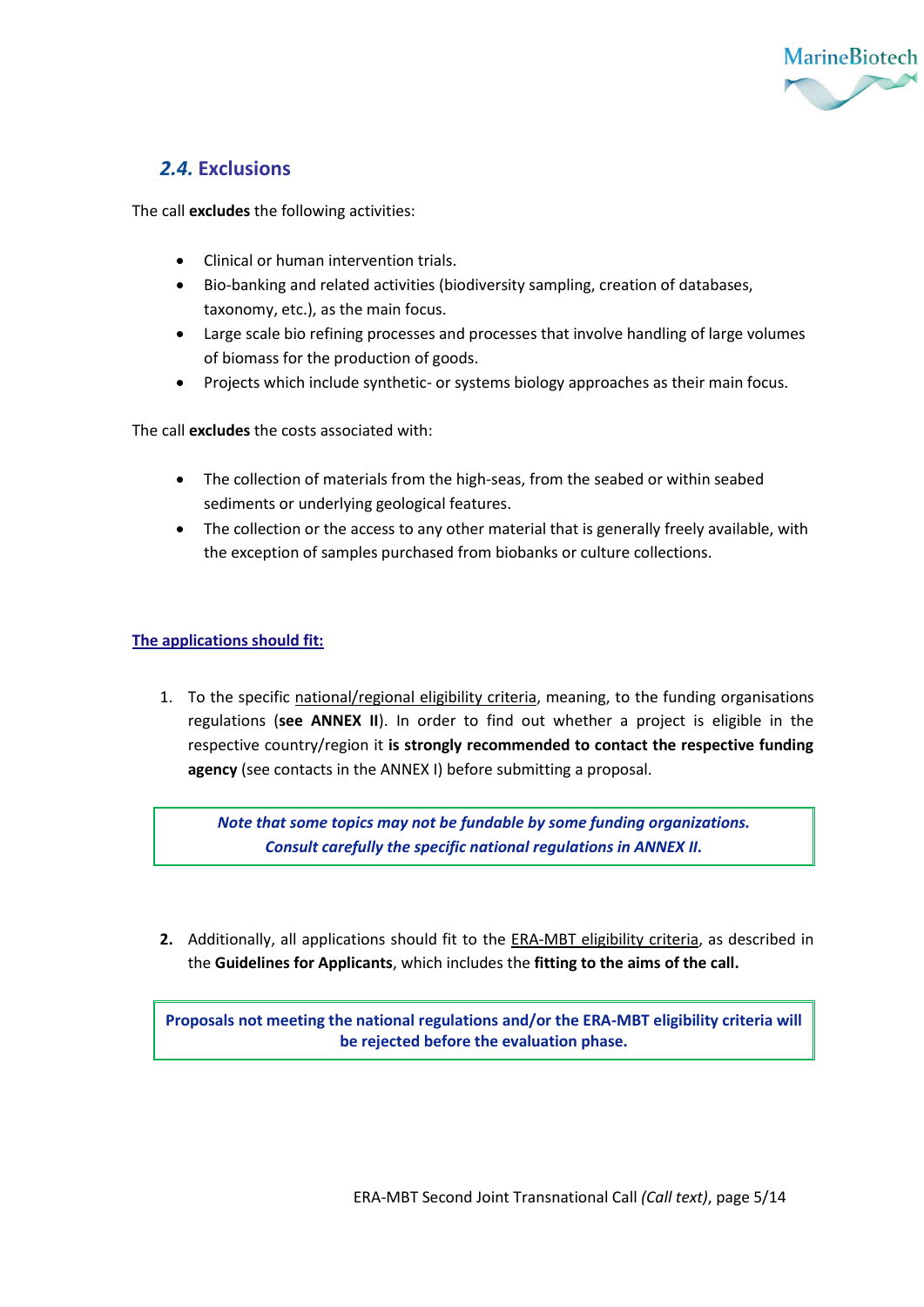

### *3. Funding organizations*

The following funding organizations will participate in the call:

- Flanders Innovation & Entrepreneurship (VLAIO), Flanders-Belgium
- Research Foundation Flanders (FWO), Flanders-Belgium
- Federal Ministry of Education and Research (BMBF) represented by Project Management Jülich (PtJ), Germany
- Icelandic Centre for Research (RANNIS), Iceland
- Ministry of Agriculture, Food and Forestry Policies (MIPAAF), Italy
- Marine Institute (MI), Ireland
- Research Council of Norway (RCN), Norway
- Innovation Norway (IN), Norway
- Foundation for Science and Technology (FCT), Portugal
- Ministry of Education, Science, and Sport (MIZS), Slovenia
- Swedish Research Council for Environment, Agricultural Sciences and Spatial Planning (FORMAS), Sweden
- Västra Götaland Region (VGR), Sweden
- Genome British Columbia (Genome BC), Canada
- Executive Unit for Financing Higher Education, Research, Development and Innovation (UEFISCDI), Romania

These funding organizations will open the call simultaneously in their respective countries.

### *4. Submission timeline*

**DEADLINE:** Proposals must be submitted electronically via the ERA-MBT website **by 16th of March** 2016 (15:00 CET). Each project coordinator should make sure to register the proposal on time, as a strict call deadline is applied. After this deadline, the submission tool is closed.

### *Calendar*

| 16 March 2016, 15:00 CET | Deadline for submitting the proposals                                  |
|--------------------------|------------------------------------------------------------------------|
| 6, 7 July 2016           | Peer Review Panel Meeting -<br>Recommendation of projects to be funded |
| September 2016           | Communication of the funding recommendation                            |
| End of 2016 / early 2017 | Start of projects                                                      |

ERA-MBT Second Joint Transnational Call *(Call text)*, page 6/14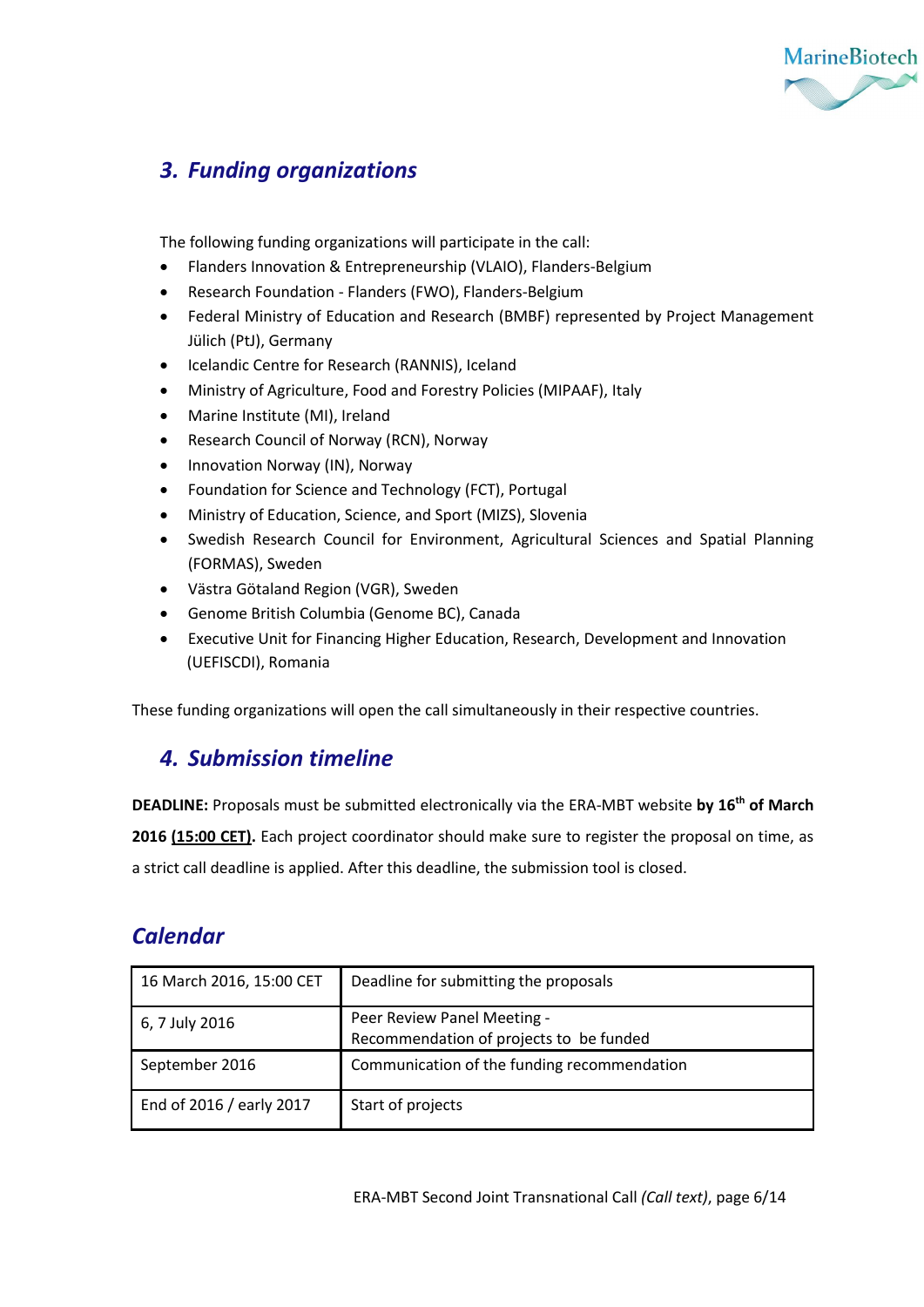

### *5. Joint Call Secretariat and contact persons*

The call is centrally coordinated by the ERA-MBT Joint Call Secretariat, led by Foundation for Science and Technology (FCT), Portugal, which will be the central contact point for all project coordinators.

#### **Secretariat contact info:**

Dr. Marta Norton Phone: +351-213911565; Fax: +351-213957284 Email: er[ambt2015@fct.pt](mailto:mbt2015@fct.pt)

#### **Postal adress:**

Dr. Marta Norton Foundation for Science and Technology Ministry of Education and Science Department of International Relations Av. D. Carlos I, 126 - 7º, 1249 - 074 Lisboa

#### For any **technical support related to the electronic submission system** contact:

Dr. Jens Schiffers Phone: +49 2461 61-3972 Email: [j.schiffers@fz-juelich.de](mailto:j.schiffers@fz-juelich.de)

The only official communication line is between the ERA-MBT Joint Call Secretariat and the project coordinator. The project coordinator will be the person contacted by the Joint Call Secretariat during the application procedure, so he/she must forward this information to the other participants in the consortium. Each funding organization has national contact persons who can be contacted for information about the specific national requirements (see annex I).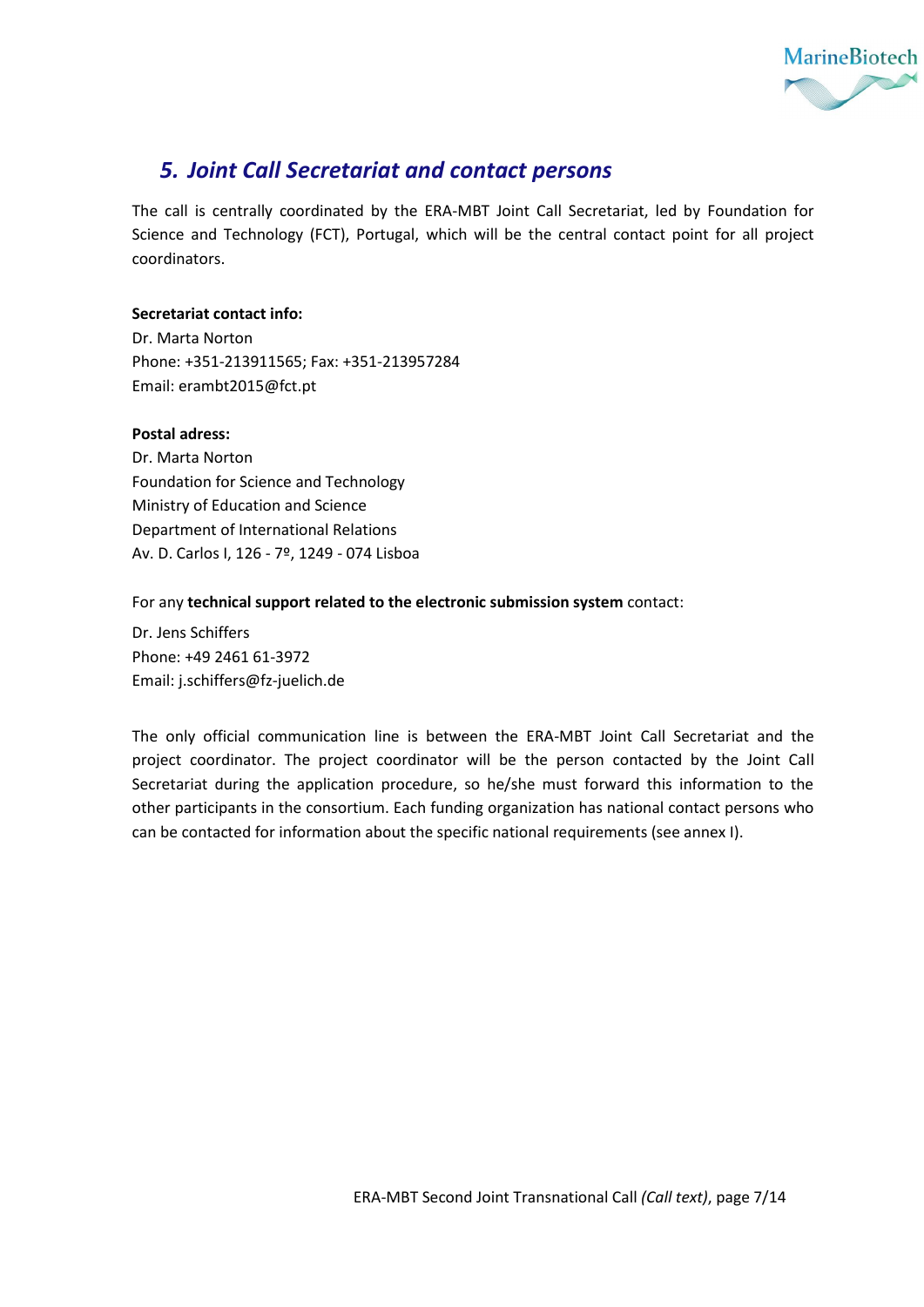

### **ANNEX I**

| Country               | <b>Funding</b><br>organization | <b>Contact person</b>           | <b>Contact details</b>                                                     |
|-----------------------|--------------------------------|---------------------------------|----------------------------------------------------------------------------|
| Belgium<br>(Flanders) | <b>VLAIO</b>                   | Kirezi Kanobana                 | Kirezi.kanobana@vlaio.be                                                   |
| Belgium<br>(Flanders) | <b>FWO</b>                     | Olivier Boehme                  | eranet@fwo.be                                                              |
| Germany               | <b>BMBF/PtJ</b>                | Jens Schiffers                  | j.schiffers@fz-juelich.de                                                  |
| Iceland               | <b>RANNIS</b>                  | Lýður Skúli<br>Erlendsson       | lydur.skuli.erlendsson@rannis.is                                           |
| Italy                 | MIPAAF                         | Mauro Bertelletti<br>Luca Bedin | m.bertelletti@politicheagricole.gov.it<br>l.bedin@politicheagricole.gov.it |
| Ireland               | MI                             | Ciaran Kelly                    | funding@marine.ie                                                          |
| Norway                | IN                             | Ole Jørgen Marvik               | Ole.Jorgen.Marvik@innovasjonnorge.no                                       |
| Norway                | <b>RCN</b>                     | Steinar Bergseth                | stb@forskningsradet.no                                                     |
| Portugal              | <b>FCT</b>                     | <b>Marta Norton</b>             | marta.norton@fct.pt                                                        |
| Slovenia              | <b>MIZS</b>                    | <b>Kim Turk</b>                 | kim.turk @gov.si                                                           |
| Sweden                | <b>FORMAS</b>                  | Lisa Almesjö                    | lisa.almesjo@formas.se                                                     |
| Sweden                | <b>VGR</b>                     | <b>Anders Carlberg</b>          | anders.carlberg@vgregion.se                                                |
| Canada                | Genome BC                      | <b>Rachael Ritchie</b>          | rritchie@genomebc.ca                                                       |
| Romenia               | <b>UEFISCDI</b>                | Simona Stoian                   | simona.stoian@uefiscdi.ro                                                  |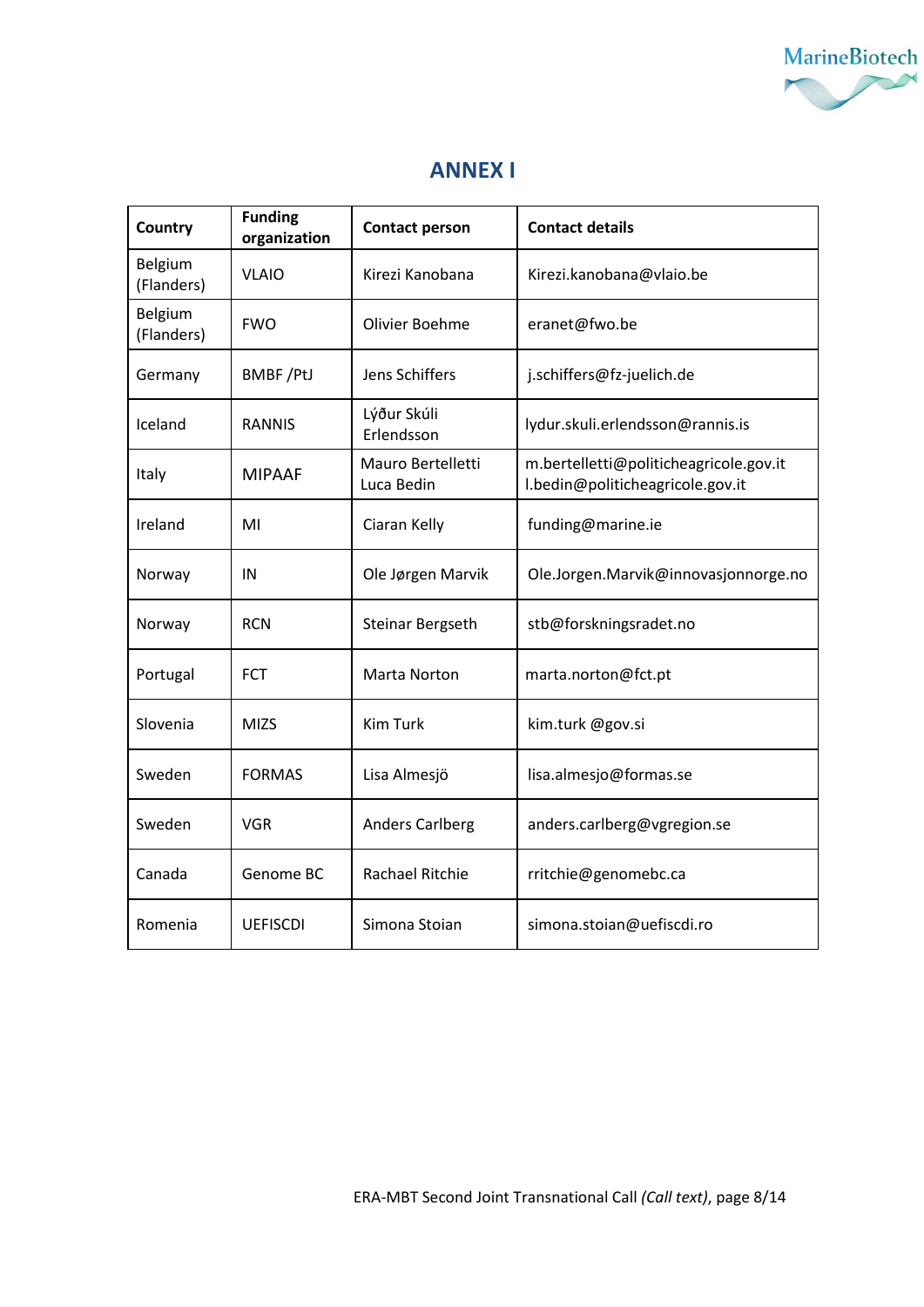

### *ANNEX II*

### *National Regulations. Summary of national funding, eligibility rules and restrictions*

| <b>Funding Body</b><br>(Country)                                               | <b>VLAIO</b><br>(BE-Flanders)                                                                                                         | <b>FWO</b><br>(BE-Flanders) | <b>BMBF</b><br>(Germany) | <b>RANNIS</b><br>(Iceland) | MI<br>(Ireland)                                                                                                                                                            | MIPAAF*<br>(Italy)                                                                                                                                                                             | IN<br>(Norway)                                                                                                                                                                                                                                               |
|--------------------------------------------------------------------------------|---------------------------------------------------------------------------------------------------------------------------------------|-----------------------------|--------------------------|----------------------------|----------------------------------------------------------------------------------------------------------------------------------------------------------------------------|------------------------------------------------------------------------------------------------------------------------------------------------------------------------------------------------|--------------------------------------------------------------------------------------------------------------------------------------------------------------------------------------------------------------------------------------------------------------|
| <b>Funding of</b><br>academic<br>partners<br>/industrial<br>partners eligible? | Industrial<br>partners are<br>eligible, academic<br>partners as<br>subcontractor of<br>industrial partner                             | Only academic<br>partners   | YES                      | <b>YES</b>                 | Both. Industry must<br>partner with an Irish<br>academic partner.<br>Academic partners<br>receive 100% funding,<br>but Industry partners<br>receive 75% funding<br>maximum | National public research institutions<br>and private bodies, included in the<br>"Anagrafe Nazionale delle Ricerche" (a<br>National official list of research bodies),<br>can apply for funding | Industrial partners only.<br>Funding schemes according to<br>the guidelines for state aid                                                                                                                                                                    |
| Total<br>committed<br>budget                                                   | 1.000.000€                                                                                                                            | 200.000€                    | 1.000.000€               | 500.000€                   | 300.000€                                                                                                                                                                   | 200.000€                                                                                                                                                                                       | Funding is available primarily<br>through Innovation Norway's<br>grant program for Biorefining.<br>Applications will be assessed<br>according to our normal policy<br>and routines, i.e. applications<br>are submitted to the<br>appropriate regional office |
| Maximum<br>funding per<br>partner/per<br>project                               | in order to be<br>able to fund min.<br>2 à 3 projects, the<br>total funding per<br>industrial partner<br>can be blocked at<br>330kEUR | 200.000€                    | 1.000.000€               | 250.000€<br>per project    | 150.000€                                                                                                                                                                   | 200.000€                                                                                                                                                                                       |                                                                                                                                                                                                                                                              |

ERA-MBT Second Joint Transnational Call *(Call text)*, page 9/14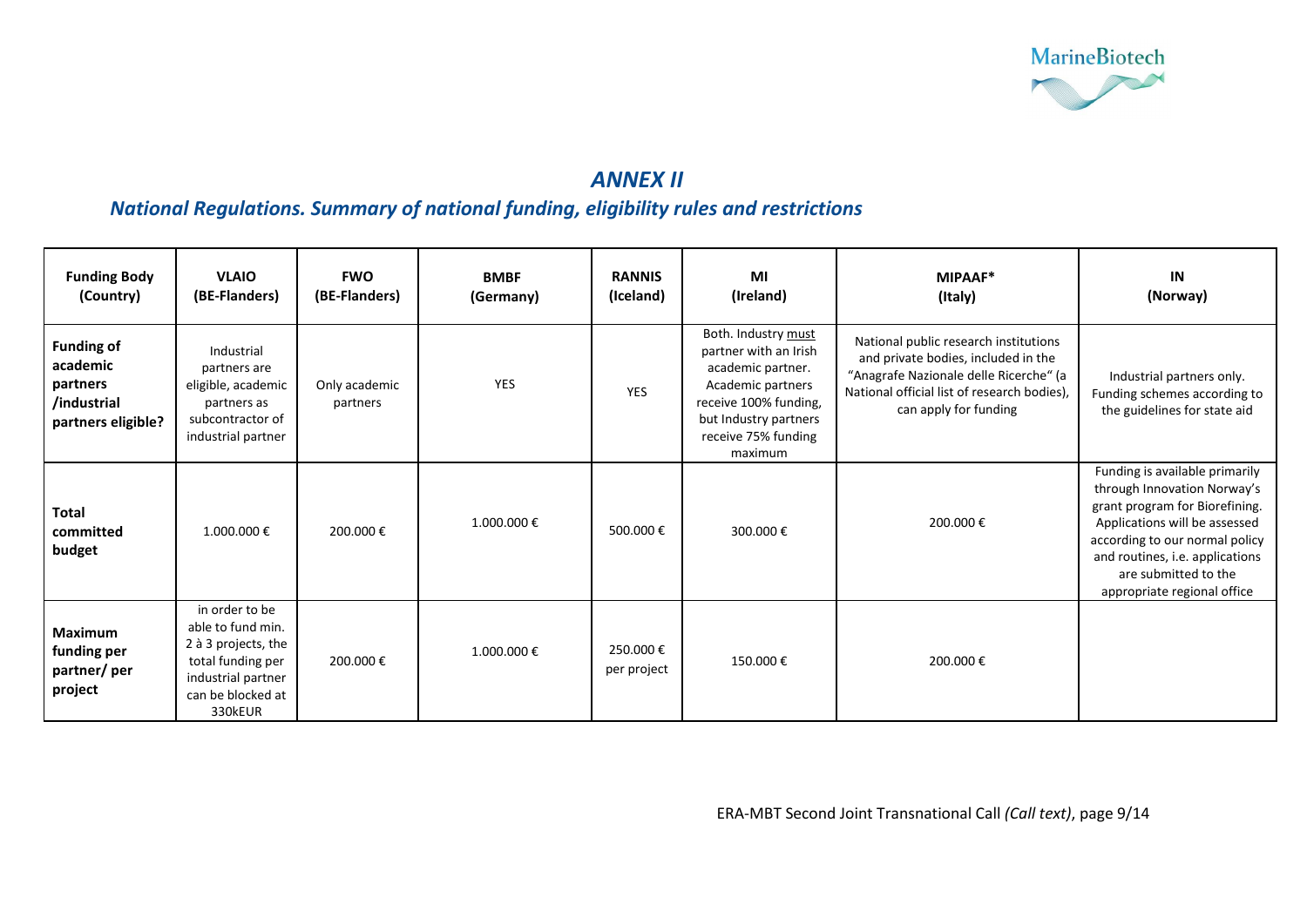

| <b>Eligible costs</b>                 | Personnel costs,<br>indirect costs,<br>direct costs,<br>subcontracting,<br>exceptional large<br>cost<br>(http://www.iwt.<br>be/sites/default/fi<br>les/subsidies/doc<br>umenten/IWT ko<br>stenmodel_januar<br>i2014.pdf) | Staff,<br>consumables<br>(incl. travel) and<br>infrastructure                                                                                                                                             | https://foerderportal.bund<br>.de/easy/easy index.php?a<br>uswahl=easy_formulare&f<br>ormularschrank=bmbf&me<br>nue=block                                                                                                         | As in the<br>guidelines<br>for the<br>Technical<br>Developmen<br>t Fund | As per Guidelines for<br>Applicants. Please email<br>funding@marine.ie to<br>request a copy. | Personnel (Salaries,<br>Travel expenses) Consumables<br>Activity costs<br>Overheads - no more than 10% of the<br>total amount of the above mentioned<br>No expenditure will be reimbursed in<br>this call for Equipments.<br>for details see<br>https://www.politicheagricole.it/flex/c<br>m/pages/ServeBLOB.php/L/IT/IDPagina<br>/4201 | http://www.innovasjonnorge.n<br>o/no/finansiering/bioraffinerin<br>gsprogrammet/#.VD4-<br>wvmSyao |
|---------------------------------------|--------------------------------------------------------------------------------------------------------------------------------------------------------------------------------------------------------------------------|-----------------------------------------------------------------------------------------------------------------------------------------------------------------------------------------------------------|-----------------------------------------------------------------------------------------------------------------------------------------------------------------------------------------------------------------------------------|-------------------------------------------------------------------------|----------------------------------------------------------------------------------------------|-----------------------------------------------------------------------------------------------------------------------------------------------------------------------------------------------------------------------------------------------------------------------------------------------------------------------------------------|---------------------------------------------------------------------------------------------------|
| <b>Elegible topics</b>                | All, except<br>military<br>applications                                                                                                                                                                                  | All                                                                                                                                                                                                       | All                                                                                                                                                                                                                               | Applied                                                                 | All                                                                                          | 'New products (bioproducts) from<br>fishery and aquaculture, including<br>byproducts and the possible optimal<br>valorization of unavoidable unwanted<br>catches (landing obligation), in line<br>with the CFP (Common Fishery Policy),<br>UE Reg. n. 1380/2013, and the Blue<br>Growth strategy, EC COM(2012) 494<br>final             | http://www.innovasjonnorge.n<br>o/no/finansiering/bioraffinerin<br>gsprogrammet/#.VD4-<br>wvmSyao |
| <b>Other national</b><br>restrictions | Check guidelines<br>(http://www.iwt.<br>be/subsidies/extr<br>asteun/era-mbt)                                                                                                                                             | See for the<br>detailed<br>regulation on<br>eligibility:<br>http://www.fwo.<br>be/en/fellowships<br>funding/research-<br>projects/research<br>project/regulation<br>s-for-research-<br>projects/, art. 9. | Higher education<br>institutions, that are<br>eligible for an "overall<br>project overhead" (Ger.<br>Projektpauschale) of 20%,<br>should calculate their<br>project budget without the<br>"overall project overhead"<br>at first! | As in the<br>guidelines<br>for the<br>Technical<br>Developmen<br>t Fund | As per Guidelines for<br>Applicants. Please email<br>funding@marine.ie to<br>request a copy. | The contribution for national<br>participants of the selected projects<br>will amount up to 95% of the approved<br>eligible project costs<br>*Please consult pg.14 for<br>further information                                                                                                                                           |                                                                                                   |

ERA-MBT Second Joint Transnational Call *(Call text)*, page 10/14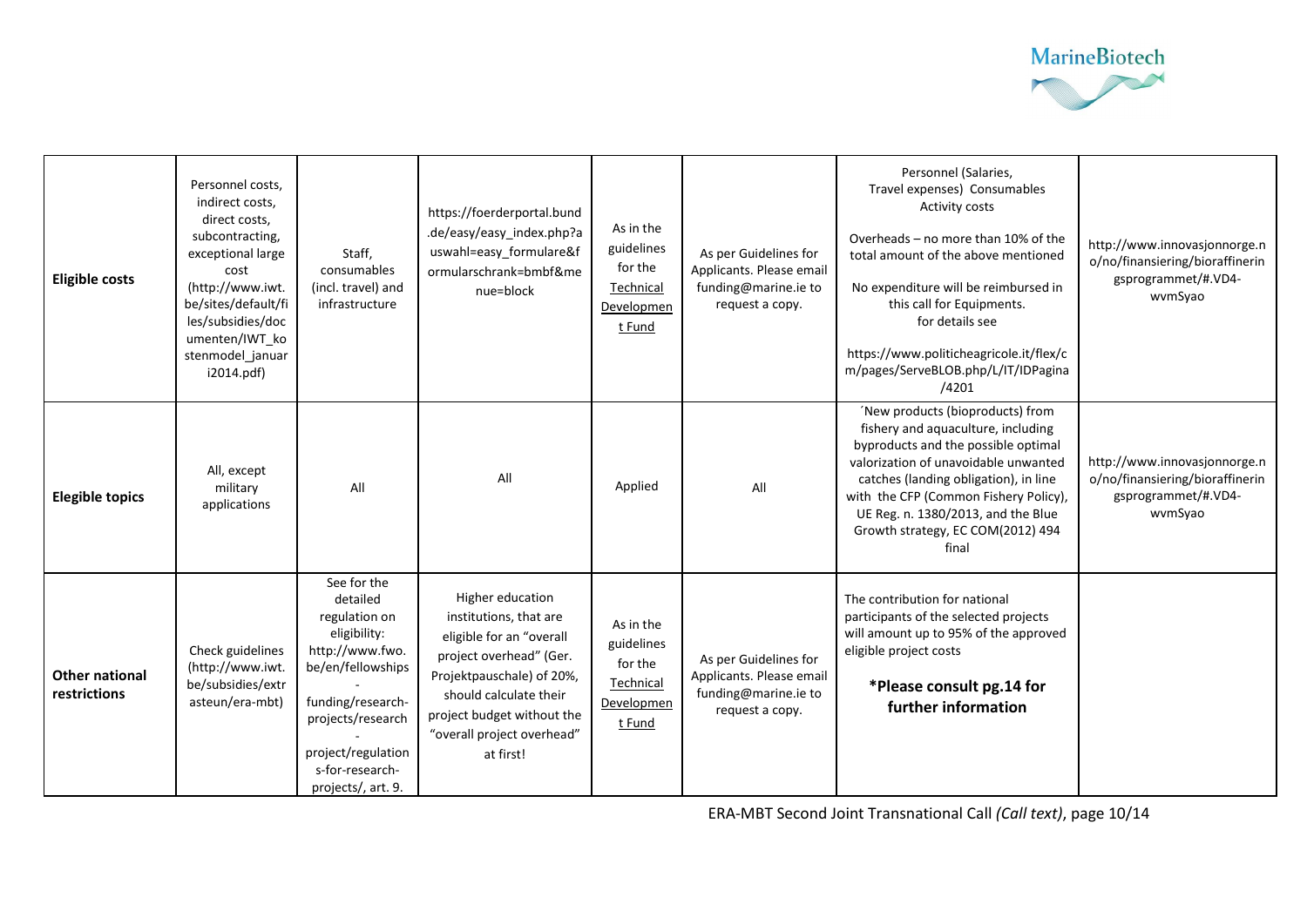

| <b>Funding Body</b><br>(Country)                                               | <b>RCN</b><br>(Norway)                                                                                                                                                       | <b>FCT</b><br>(Portugal)                                                                             | $MIZS*$<br>(Slovenia)                                                                                              | <b>FORMAS</b><br>(Sweden)                                                                                                                                       | <b>VGR</b><br>(Sweden)                                                                                                                                                                                                                                                                                  | <b>Genome BC</b><br>(Canada) | <b>UEFISCDI</b><br>(Romenia)                                                 |
|--------------------------------------------------------------------------------|------------------------------------------------------------------------------------------------------------------------------------------------------------------------------|------------------------------------------------------------------------------------------------------|--------------------------------------------------------------------------------------------------------------------|-----------------------------------------------------------------------------------------------------------------------------------------------------------------|---------------------------------------------------------------------------------------------------------------------------------------------------------------------------------------------------------------------------------------------------------------------------------------------------------|------------------------------|------------------------------------------------------------------------------|
| <b>Funding of</b><br>academic<br>partners<br>/industrial<br>partners eligible? | Academic partners<br>100%<br>Industrial partners up<br>to 50%                                                                                                                | -Academic partners<br>up to 100%<br>-Industrial partners<br>up to 50%                                | Academic partners<br>(universities, public research<br>institutes) and non-profit<br>private institutes up to 100% | Academic<br>partners receive<br>100% funding.<br>Industrial<br>partners can be<br>involved but<br>cannot be the<br>main applicant<br>(please consult<br>Formas) | Only applicants based in Västra<br>Götaland.<br>Universities and university<br>colleges, research institutes,<br>hospitals and Small and<br>Medium Sized Enterprises<br>(SMEs under the EU<br>definition)<br>http://ec.europa.eu/enterprise<br>/policies/sme/facts-figures-<br>analysis/sme-definition/ | Only academic<br>partners    | Yes - according to the<br>state aid scheme                                   |
| <b>Total committed</b><br>budget                                               | 20.000.000 NOK<br>$(z2,2 \text{ mE})$                                                                                                                                        | 400.000€                                                                                             | 420.000€                                                                                                           | 1.000.000€                                                                                                                                                      | 1.000.000 SEK                                                                                                                                                                                                                                                                                           | 400,000€                     | 500,000€                                                                     |
| <b>Maximum</b><br>funding per<br>partner/per<br>project                        | Maximum per project:<br>Follows Norwegian<br>guidelines for costs<br>approximated to:<br>-300.000 € as a project<br>partner<br>- 600.000 € with<br>Norwegian<br>coordination | Maximum per<br>project:<br>-Up to 150.000 €<br>-Up to 250.000 € in<br>the case of PT<br>coordination | 210.000 € per project (max.<br>70.000 € per year)                                                                  | No                                                                                                                                                              | 1.000.000 SEK                                                                                                                                                                                                                                                                                           | 200.000€                     | Up to 200.000<br>€/project, up to<br>250.000 € in case of<br>Ro coordination |

ERA-MBT Second Joint Transnational Call *(Call text)*, page 11/14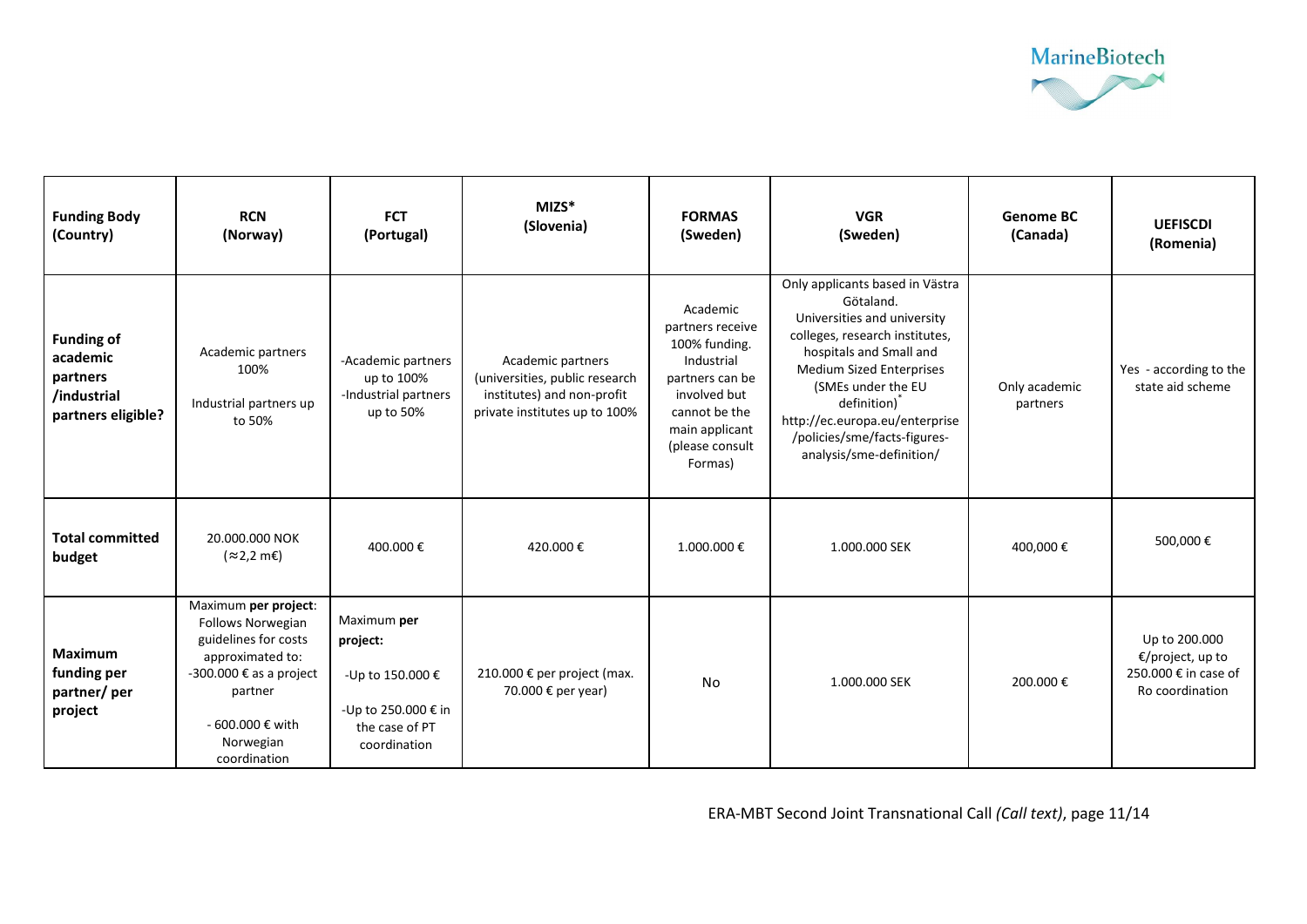

| <b>Eligible costs</b>                                  | Forskerprosjekt:<br>http://www.forskningsr<br>adet.no/no/Forskerpros<br>jekt/1186753746501<br>Innovasjonsprosjekt i<br>næringslivet:<br>http://www.forskningsr<br>adet.no/no/Innovasjons<br>prosjekt i neringslivet/<br>1253963327687 | As in national projects                                                                                                                                                                                                 | Based on selected research<br>hour value (B, C, D) with cost<br>elements personnel costs,<br>material costs amortization.<br>indirect costs according to<br>Decree on criteria and<br>standards for allocating<br>resources for the<br>implementation of the<br>National Research and<br>Development Program | Please consult<br>Formas<br>handbook; all<br>costs for<br>"research and<br>development<br>projects" are<br>eligible | Salaries, materials and<br>consumables, travel (including<br>visits to, and stays at, research<br>facilities), publication costs,<br>minor equipment and<br>depreciations, etc. The grant<br>may not be used for<br>scholarships.                                                                                                                                                                                | As per Genome BC<br>Guidelines for<br>Applicants. Please<br>email<br>ERA@genomebc.ca to<br>request a copy. | According to the<br>National Plan for<br>Research,<br>Development and<br>Innovation III 2015-<br>2020 |
|--------------------------------------------------------|---------------------------------------------------------------------------------------------------------------------------------------------------------------------------------------------------------------------------------------|-------------------------------------------------------------------------------------------------------------------------------------------------------------------------------------------------------------------------|--------------------------------------------------------------------------------------------------------------------------------------------------------------------------------------------------------------------------------------------------------------------------------------------------------------|---------------------------------------------------------------------------------------------------------------------|------------------------------------------------------------------------------------------------------------------------------------------------------------------------------------------------------------------------------------------------------------------------------------------------------------------------------------------------------------------------------------------------------------------|------------------------------------------------------------------------------------------------------------|-------------------------------------------------------------------------------------------------------|
| <b>Elegible topics</b>                                 | All within the<br>conditions as described<br>in the call documents                                                                                                                                                                    | See national<br>regulations<br>https://www.fct.pt/ap<br>oios/projectos/regula<br>mento.phtml.en                                                                                                                         | All                                                                                                                                                                                                                                                                                                          | All                                                                                                                 | All                                                                                                                                                                                                                                                                                                                                                                                                              | All applied projects                                                                                       | All                                                                                                   |
| <b>Other national</b><br>restrictions/<br>requirements |                                                                                                                                                                                                                                       | Portuguese teams<br>need to send a<br>statement of<br>commitment to the<br><b>National Contact</b><br>Point from FCT<br>Portuguese<br>applicants can only<br>submit one<br>application as<br>Principal<br>Investigator. | *Please consult pg.13 for<br>further information                                                                                                                                                                                                                                                             |                                                                                                                     | VGR can only fund costs which<br>relate to the company's<br>outsourcing of research to an<br>RTD performer (research<br>institute, universities or other<br>organizations with research<br>capacity). VGR can co-fund<br>maximum 50% of the<br>company's cost related to the<br>work of the RTD performer. In<br>kind contributions from the<br>SME, such as salary costs, travel<br>expenses, etc are accepted. | As per Genome BC<br>Guidelines for<br>Applicants. Please<br>email<br>ERA@genomebc.ca to<br>request a copy. |                                                                                                       |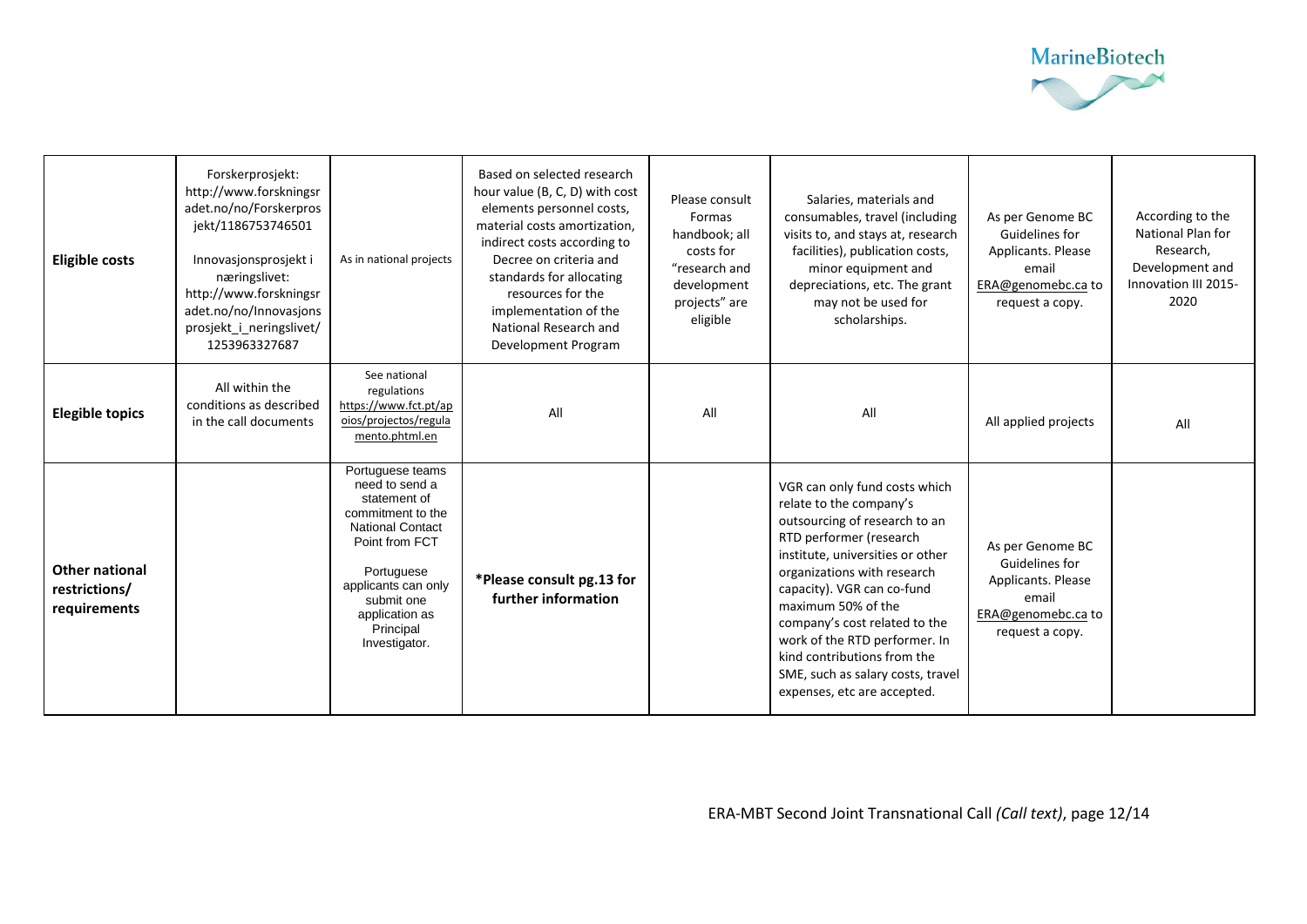

#### **\*MZIS: Further information for the Ministry of Education, Science and Sport, Slovenia**

**The funding of the Ministry of Education, Science and Sport, Slovenia, will be overall submitted to the national legislation in the field of research and development according to the national** [Research and Development Act](https://www.arrs.gov.si/sl/akti/zak-RRD-sept11.asp) (Zakon o raziskovalni in razvojni dejavnosti - ZRRD, Uradni list RS, št. 22/06 – uradno prečiščeno besedilo, 61/06-ZDru-1, 112/07, 9/11 in 57/12- ZPOP-1A).

**Eligibility of a partner as a beneficiary institution:** research organizations as defined in the national [Research and Development Act](https://www.arrs.gov.si/sl/akti/zak-RRD-sept11.asp) (Zakon o raziskovalni in razvojni dejavnosti - ZRRD, Uradni list RS, št. 22/06 – uradno prečiščeno besedilo, 61/06-ZDru-1, 112/07, 9/11 in 57/12-ZPOP-1A) *whose primary activity is not economic* (universities, public and private research institutes), as defined in the [Community Framework for State Aid for Research and Development and Innovation.](http://eur-lex.europa.eu/legal-content/EN/TXT/PDF/?uri=OJ:C:2014:198:FULL&from=SL) All participating institutions have to be registered in the Slovenian Research Agency register of research institutions (Sicris).

**Eligibility of principal investigator and other research team members:** The primary investigator has to fulfill the requirements for project leader as defined in Art. 29 of the national Research and Development Act (Zakon o raziskovalni in razvojni dejavnosti - ZRRD, Uradni list RS, št. 22/06 - uradno prečiščeno besedilo, 61/06-ZDru-1, 112/07, 9/11 in 57/12-ZPOP-1A). The criteria are further determined in the Rules on Determining the Fulfillment of Conditions for a Research Project Leader (Pravilnik o kriterijih za ugotavljanje izpolnjevanja pogojev za vodjo raziskovalnega projekta, Uradni list RS št. 41/09 in 72/11). All participating researchers have to be registered in the Slovenian Research Agency register of researchers (Sicris) and must have available research hours according to the [Decree on criteria and standards for allocating resources for the implementation of the National Research and Development Program](https://www.arrs.gov.si/sl/akti/ured-normstand-rd-marec14.asp) (Uredba o normativih in standardih za določanje sredstev za izvajanje raziskovalne dejavnosti, financirane iz Proračuna Republike Slovenije, Uradni list RS, št. 103/11, 56/12 in 15/14).

**Eligibility of costs:** MIZS will fund all eligible costs of Slovenian partners participating in successful transnational projects, recommended for funding in accordance with the Decree on criteria and standards for allocating resources for the implementation of the National Research and Development Program (Uredba o normativih in standardih za določanje sredstev za izvajanje raziskovalne dejavnosti, financirane iz Proračuna Republike Slovenije, Uradni list RS, št. 103/11, 56/12 in 15/14). Eligible costs are defined based on the FTE value according to the Slovenian Research Agency's research project categorization (B, C or D depending on the research conducted) as defined in according the Decree on criteria and standards for allocating resources for the implementation of the National Research and Development Program (Uredba o normativih in standardih za določanie sredstev za izvajanje raziskovalne dejavnosti, financirane iz Proračuna Republike Slovenije, Uradni list RS, št. 103/11, 56/12 in 15/14). Eligible costs must be directly related to the research conducted and should include personnel (for research staff and technical support according to national rules), material (including travel, consumables and services) and equipment (amortization) costs as elements of the FTE cost. Indirect costs are eligible; the value is calculated based on the FTE value of category D research projects. Research activities cannot be subcontracted.

#### **Rate of funding: 100 %**

**Total committed budget**: 420.000 €

**Period of eligibility of expenditures on projects**: budget years 2017, 2018, 2019, 2020

**Total requested funding per project**: for all Slovenian partners within one consortium maximum 70.000 € per year (210.000 € for the total project duration of 36 months).

**National contracting negotiations** will commence after the projects are selected for funding on the level of the transnational call. Further instructions on how to proceed will be communicated by MIZS to successful Slovenian applicants in due time. The consortium agreement between partners in the selected project stating the starting date of the project on the transnational level will be the basis for signing the contract on national level. Its signature by all partners will be a prerequisite for funding.

All Slovenian applicants are strongly advised to contact the Slovenian National Contact Person, Ms. Kim Turk before preparing proposals for application.

Further information on the call in Slovenian language is also available on the [MIZŠ webpage](http://www.mizs.gov.si/si/javne_objave_in_razpisi/javni_razpisi/).

Further information on the call in Slovenian language is also available on the [MIZŠ webpage](http://www.mizs.gov.si/si/javne_objave_in_razpisi/javni_razpisi/).

ERA-MBT Second Joint Transnational Call *(Call text)*, page 13/14